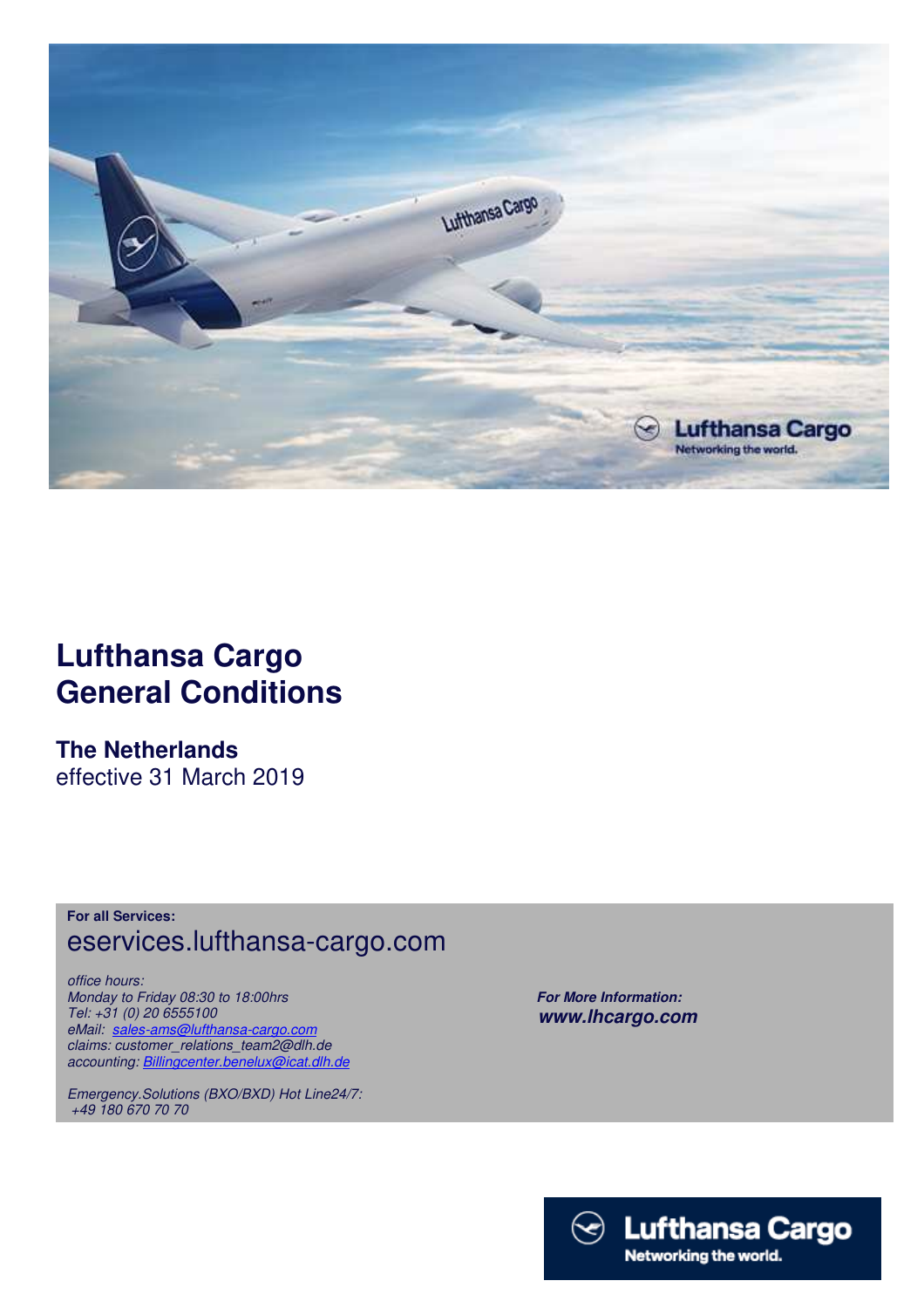Until further notice from Lufthansa Cargo the present Standard Rate Sheet 2019 (SRS) is valid from March, 31st 2019 (based on Air Waybill (AWB) issue date).

The rates listed are net/net per kilogram chargeable weight in local market currency (EUR) excluding commissions, surcharges, taxes and fees. The applicable rates and surcharges will be charged based on AWB issue date.

The rates shown are valid on LH, EW, OS, SN, XG and XQ routings and on our JV destinations on NH, UA and CX routings only, unless indicated otherwise. For destinations not listed in our SRS, TACT or industry rates for origin/destination apply.

Rates are based on weight/volume ratio 1:6 (kilogram/liter). Different rates may apply for cargo with lower- and/or higher density.

Rates displayed on the AWB must not be lower than the minimum rate level published in this SRS.

The SRS applies to General Cargo and dedicated Special Products. Rate details for further Special Products are listed under "Special Products Rates" within this document.

Lufthansa Cargo disclaims any liability for typing errors or misprints with respect to any rates published in this SRS.

Lufthansa Cargo reserves the right to change rates, additional fees and/or conditions whenever it becomes necessary. Furthermore, Lufthansa Cargo reserves the right to apply increases and/or fees at any time. In such cases, Lufthansa Cargo is entitled to terminate the SRS with immediate effect.

This SRS is to be treated as confidential and must not be passed to third parties. The Conditions of Carriage specified on the reverse side of the AWB and the IATA Multilateral Agreement apply to any transport.

The exclusive place of jurisdiction is Frankfurt/Main, Germany. The law of the Federal Republic of Germany applies exclusively, without reference to the choice of law provisions thereof.

Embargoes or restriction to any destination have to be checked prior to booking. For shipments that cannot be booked electronically, please contact our Service Center.

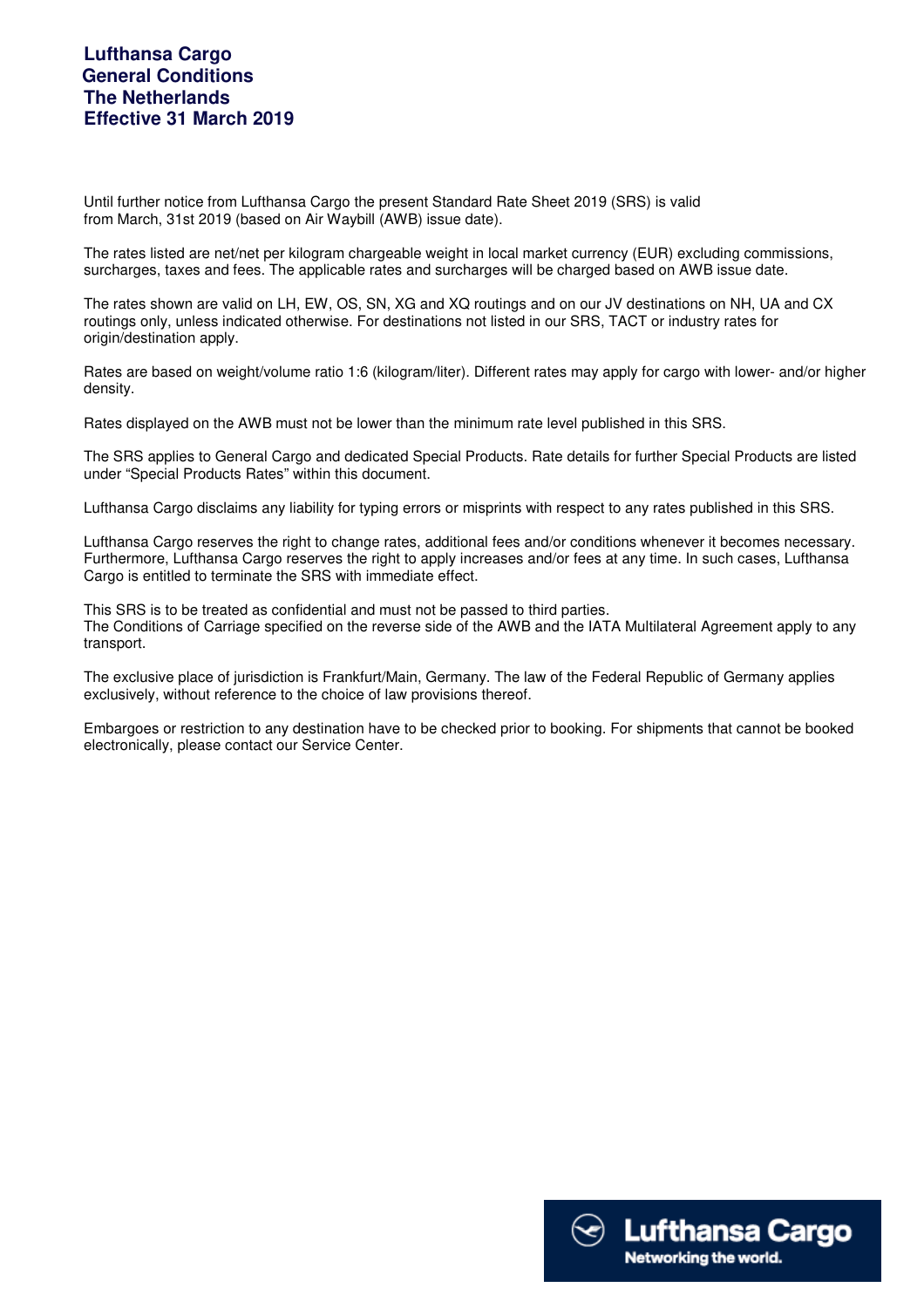**Note: e-Bookable consignments below 300KG shall be booked through e-Channels only.**

## FEES AND SURCHARGES

- 1. Administration fee: in case LCAG needs to arrange overfly, transit and/or import permits on behalf of shipper, € 500 per AWB will be charged.
- 2. For POD (Proof of delivery) requests a fee of € 30 per AWB will be charged.
- 3. For LC (Landing certificate) requests a fee of € 35 per AWB will be charged.
- 4. A) In case a routing is terminated at any European LCAG Hub, freight charges of € 0,40 all in p/kg (MIN.€ 45 all in) are due and an administration fee of € 100 will be charged (storage- and/or special handling charges excluded). B) In case a shipment must be returned ex any European LCAG Hub to the station of origin, freight charges of €1,30 all in p/kg are due and an administration fee of € 100 will be charged (storage- and/or special handling charges excluded.
- 5. HAWB (House Air Waybill) transmission by the forwarder is required for all consolidated shipments worldwide. Following fees apply (AAMS fee): A) € 1 per HAWB for every electronic data transmission.
	- $B$ )  $\in$  12 per HAWB for manual disposal with hardcopies.
- 6. In case of NO SHOW (shipment exceeding 500kgs chargeable weight) or weight reduction (reduction of more than 500kgs chargeable weight) not reported to Lufthansa Cargo prior to latest acceptance time (LAT) a fee of  $\epsilon$  0,10 p/kg chargeable weight will be applied.
- 7. Fees and surcharges as per TACT apply unless stated otherwise.
- 8. Cool/td incident report: a fee of  $\epsilon$  300 applies for requesting a detailed analysis of temperature excursions and the resulting report hereof.
- 9. td.Basic: for significant changes to shipment details e.g. change to departure and/or destination station, shipment not delivered or delivered after the contracted LAT (latest acceptance time) or is cancelled, the product or the contracted LAT is changed, the chargeable weight is reduced by more than 25% the booking charge is € 0.05 p/kg chargeable weight with a minimum of  $\epsilon$  50.

 N.B. changes to the booking parameters after receipt of the booking confirmation or at goods acceptance may lead to reassessment of your shipment.

- 10. For Pharmaceuticals / Pharmaceutical Products (PIL) a check fee of € 25 per AWB will be charged.
- 11. For Live Animals (Live/td / AVI) delivered at AMS a check fee of € 45 per AWB will be charged.
- 12. For shipments delivered on Paper AWB (non EAW/EAP) a fee of € 12 will be charged.
- 13. A manual booking fee of € 12 per Air Waybill will be charged for all td.Flash and td.Pro bookings initially processed by the Lufthansa Cargo Customer Service or Service Center.
- 14. For Dangerous Goods (DGR) following "Re-Check" Fees apply:
	- 1. Radioactive in excepted packages / DGR in excepted quantities + RDS / dry Ice (ICE)  $\epsilon$  30<br>2. All other DGR  $\epsilon$  60+piece fee 2. All other DGR